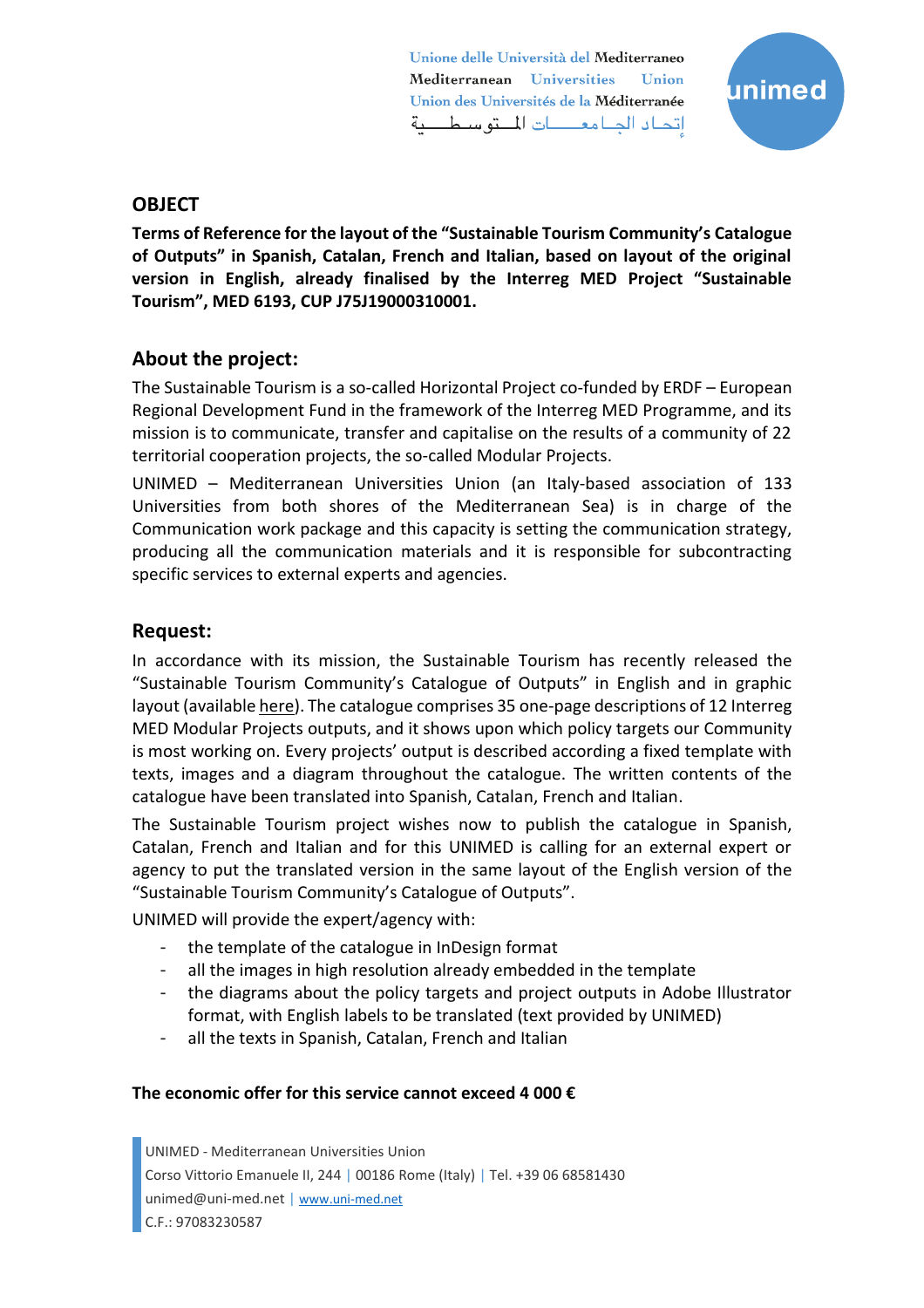Unione delle Università del Mediterraneo Mediterranean Universities **Union** Union des Universités de la Méditerranée إتحاد الجامعـــات المتوسطـــية



# **Expected deliverables**

"Sustainable Tourism Community's Catalogue of Outputs" should be provided to UNIMED in Spanish, Catalan, French and Italian in the same layout of the English version in the following formats:

- Adobe InDesign package
- PDF in interactive and high-resolution format (300 ppi)
- All the catalogue in one file
- Every Sustainable Tourism Community's project output in a single interactive pdf file, i.e. one project output > one pdf file

# **Related documents**

- Sample of the catalogue < [https://sustainable-tourism.interreg](https://sustainable-tourism.interreg-med.eu/catalogue-of-projects-outputs-and-policy-targets/)[med.eu/catalogue-of-projects-outputs-and-policy-targets/](https://sustainable-tourism.interreg-med.eu/catalogue-of-projects-outputs-and-policy-targets/) >
- UNIMED's procurement procedures < <https://www.uni-med.net/documenti/> >

## **Deadlines:**

**18 th February 2021** // submission of the best offer to [uni-med@pec.it](mailto:uni-med@pec.it)

**25th February 2021** // selection and attribution of the contract

**15 th March 2021** // delivering of the Spanish and Catalan versions of the Catalogue

**29 th March 2021** // delivering of the French and Italian versions of the Catalogue

# **Payment:**

The payment will be made upon delivery of all the versions of the Catalogue.

# **How to send your offer:**

Please send your best offer **by 18 th February 2021** to: **[uni-med@pec.it](mailto:uni-med@pec.it)**

Please attach to you offer the following documents:

\_ Copy of ID card or Passport *(in case of business company, please attach the ID card/Passport of the legal representative)*

## \_ A portfolio of previous works

Your best economic offer, maximum offer 4 000  $\epsilon$